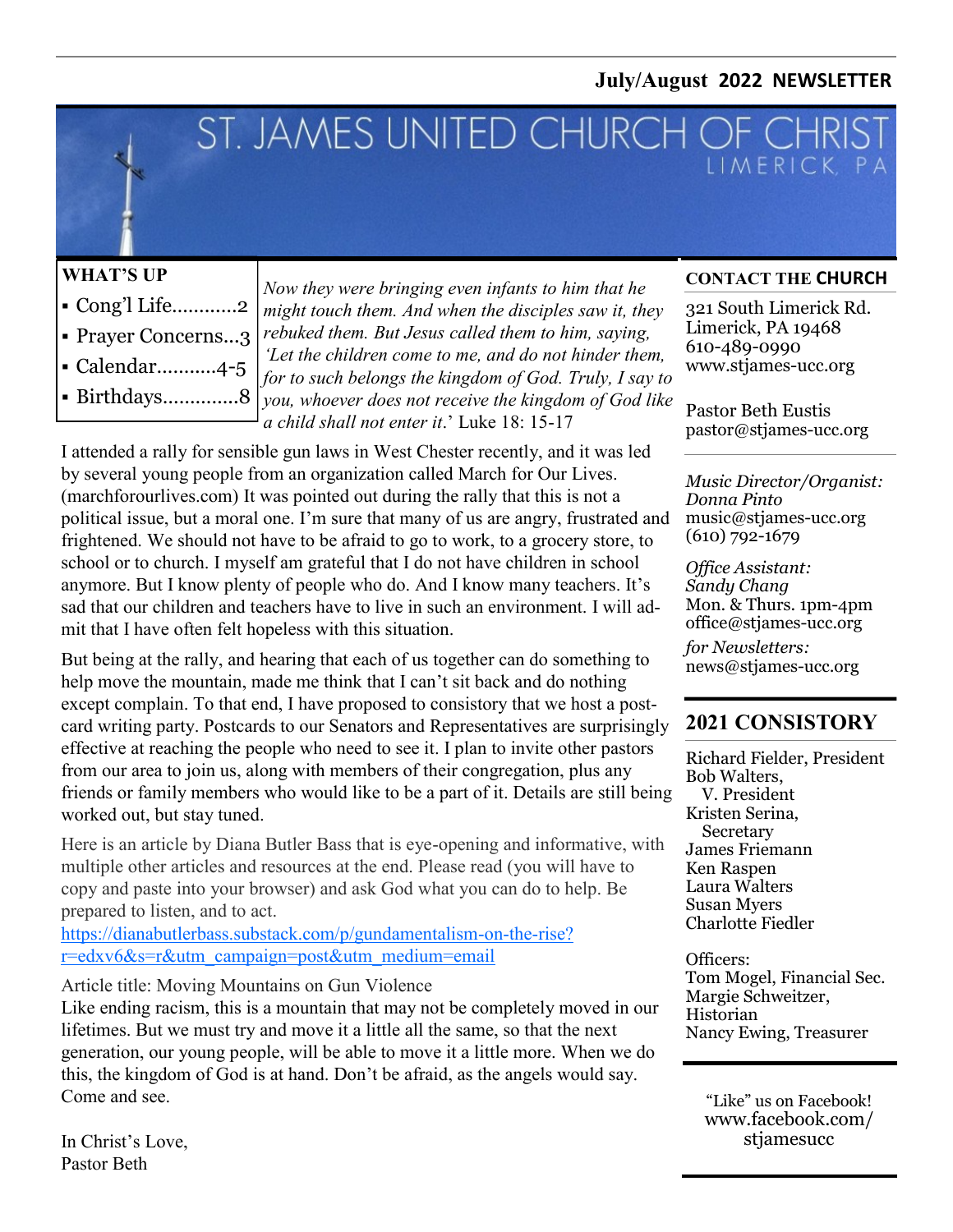# **CONGREGATIONAL LIFE**

# **WOMEN'S FELLOWSHIP**

I am praying everything settles down this summer with Covid and Women's Fellowship can begin meeting again in the fall. We are exploring the idea of making a Church cookbook from all the good cooks in our congregation. It would make a great Christmas gift! Think about your favorite recipes in your family and more to follow in September! I miss our time together. Cindy Valerio

# **ENDOWMENT FUND UPDATE**

This is a brief reminder St. James UCC is blessed to be the custodian of an Endowment Fund. The Fund was established to support efforts in the areas of Christian Education, Community Service and Outreach or Wider Mission of St. James UCC.

Requests may be made for funding from the endowment by completing a Funding Request form. Forms are available on the Narthex bulletin board and may be submitted to the church office. The Endowment Committee meets in February, May, August and November to review applications. Applications should be submitted prior to the meeting date.

We look forward to receiving requests to extend the ministry of St. James UCC through funding from this resource. Please contact Kevin Brightbill, Kristen Serina or Bob Walters with any questions.



# **FOURTH OF JULY: Remembering America as a Nation Under God**

www.christiantoday.com/article/fourth.of.july... America became a free country on July 4, 1776, however, what many may not know - or forget - is that America is also a nation under God founded on Christian principles. 54 of the 56 signers of the Declaration of Independence were Christians, 27 held theology degrees.

# **THE FOURTH OF JULY**

The Christian Post Americans seem to fight more among themselves than together. My hope is that this Flag Day we will remember that no matter our political affiliation, religious beliefs, or social positions, we all fly under the same flag.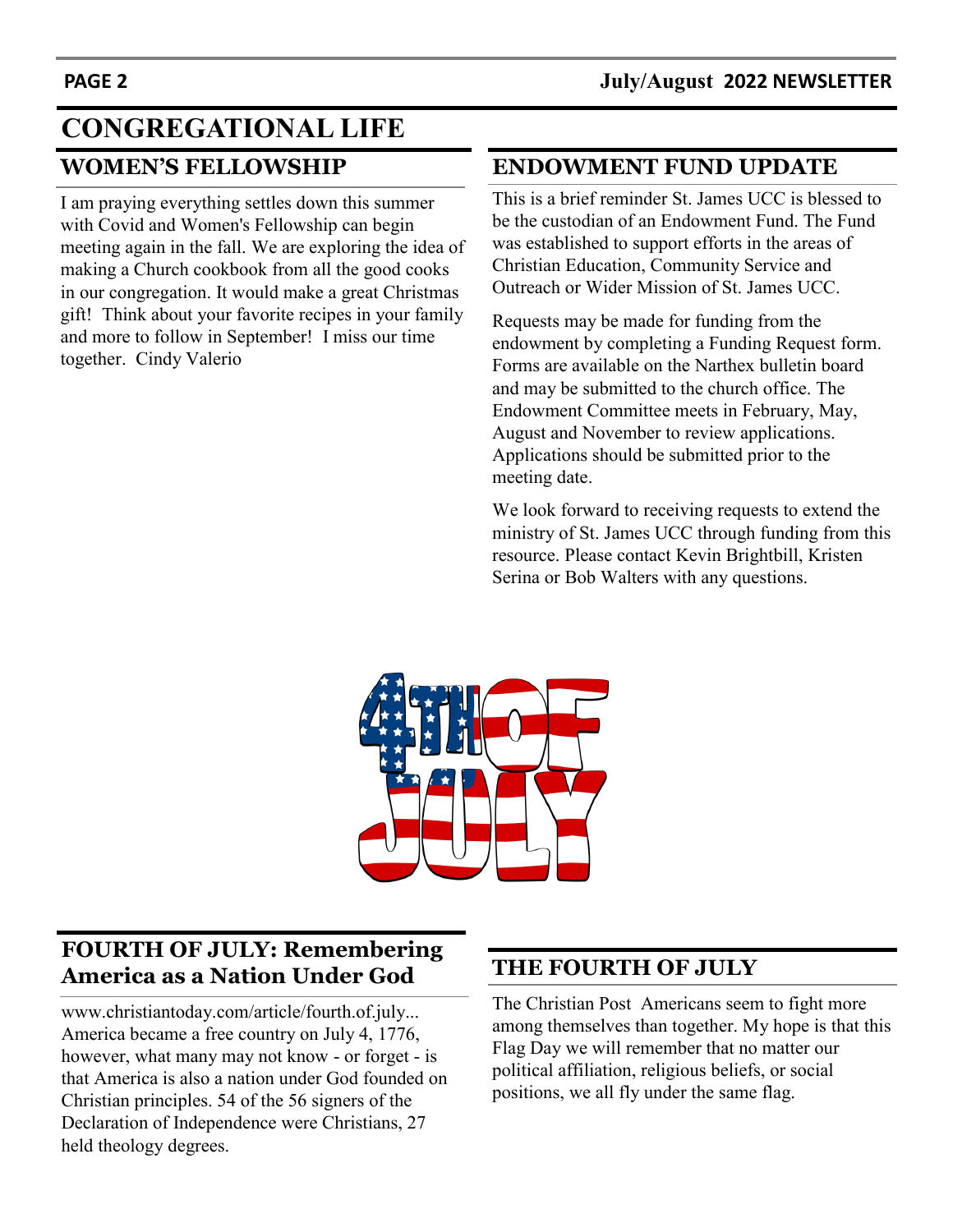## **PRAYER CONCERNS**

For our friends Betty Wines, Heather Yates, Melissa Moore, Ellie Donofrio, Frank Miller, Sang Hi Crater, Joan Rosen, Betty Himes *and others who are in long term care or unable to leave their homes. We pray for comfort, peace, healing, and companionship for each of them.*

For our friends Van S, Michelle, Ken, Betsy R, Barry G, Sue J, Charlotte F, Bobbie T, Paul M, Chet M, Dottie, Bonnie, BJ, Diane, Ric F, Sharon R, Linda S, John K, Jessica, Jay P, Tabby, Karen, George N, Marianne K, Joy W, Carol E, Karen, Carl H, Carol E *and all cancer survivors, we pray for treatment where it is possible and release from suffering where it is needed.*

For our friends Taylor, Richard H, Rita L, Fred R, Fred, Joan R, River, Ron G, Baby Everleigh, Baby Lilah, Jim M, Heather M *and others with ongoing health concerns and challenging life of God's presence through the support of our congregation.*

*Prayers for all veterans that are still suffering from PTSD and all other side effects from their service in the military*

For the friends and family of Ed Brimmer *and for all who grieve at the deaths of those they deeply love and dearly miss, we ask that they might know the comfort God offers through the community of faith as we surround them with our prayers.*

*Lord once again we come to you asking for healing of all those that are still struggling with illness and other health issues. We pray that you relieve their pain and any discomfort they may have. We thank you for the prayers you have answered and all the blessing you give each of us every day. We ask that you be with each of us in our greatest needs giving us direction. We pray for those that have lost loved ones through violence and natural causes giving them peace and comfort. We continue to pray for peace in counties that are suffering from wars. We pray for healing and wholeness of mind, body, and spirit upon us all. In Jesus' name we pray. Amen.*

Please note that we will remove names on the prayer list after one month, except for homebound and hospitalized members. Let us know if you would like to add or renew a request by office phone or email.

## **PRAYING FOR ST. JAMES MEMBERS**

Initiated by St. James Prayer Team, each Sunday two church families are being included in the Sunday worship prayer time. You are invited to include these members and their families in your prayers throughout that week.

#### **July**

- *3 Edward and Susan Myers Laura Myers*
- *10 Lisa Myers Tony, Linda, Lisa and Amy Nuccitelli*
- *17 Diane and Evelyn Phelen Donna Pinto*
- *24 Ken and Diane Raspen Anita Rogers*
- *31 Joan (Ide) Rosen Joy Rubeo*

## **August**

- *7 Richard, Amy, Liesel and Zachery Sarfert Dianne Savitsky*
- *14 Keith Schell Margaret Schweitzer*
- *21 Donna Serina Kristen Serina*
- *28 Michael, Keira and Hannah Serina Aaron Smith*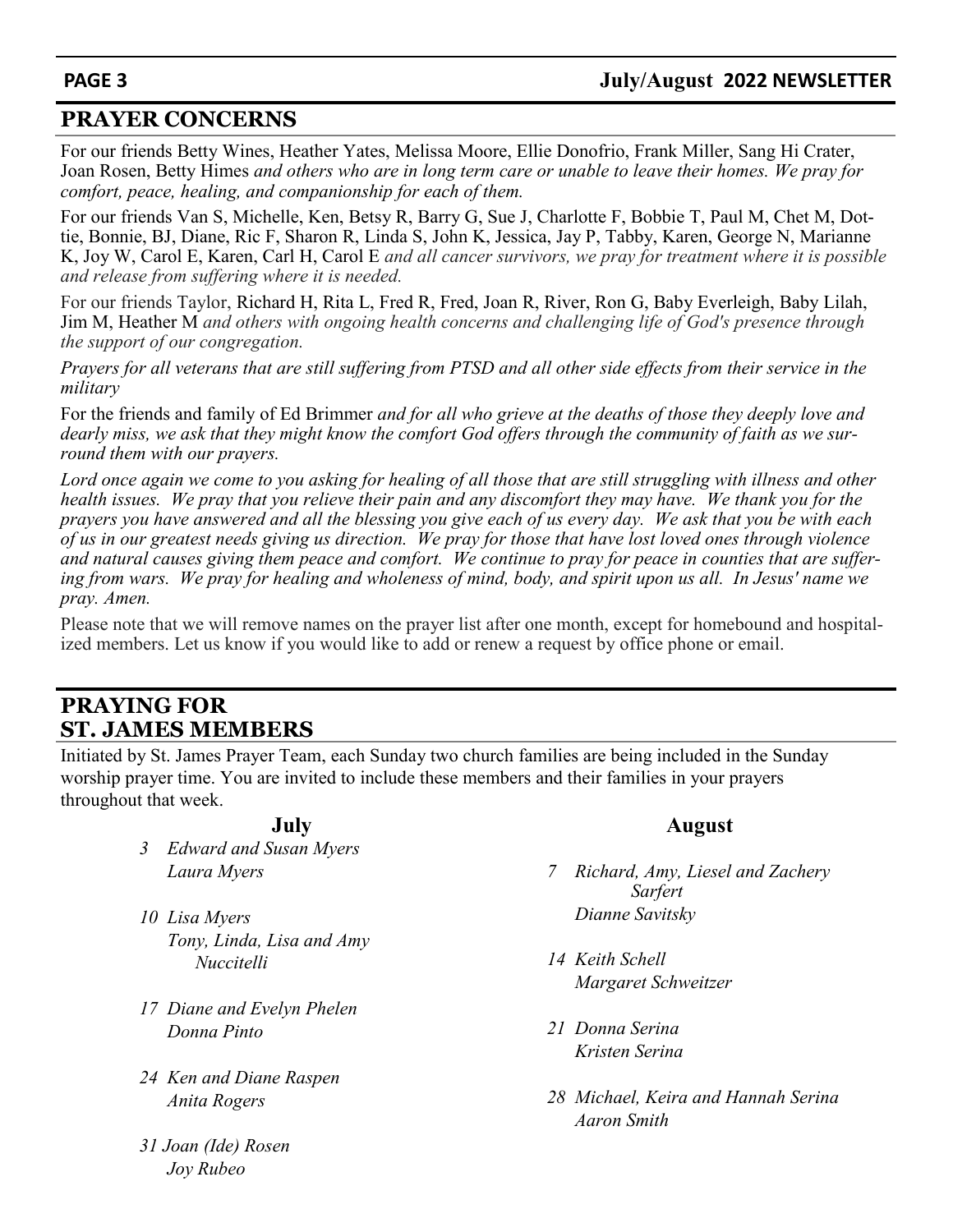|            |        |                                                               | <b>CALENDAR</b>                    |                                                               | <b>July 2022</b>                                                   |                         |                                                                   |
|------------|--------|---------------------------------------------------------------|------------------------------------|---------------------------------------------------------------|--------------------------------------------------------------------|-------------------------|-------------------------------------------------------------------|
| <b>TAS</b> | $\sim$ | <b>Breakfast</b><br>8:30 am<br>Men's<br>$\bullet$             | $\frac{6}{1}$                      | 23                                                            | 30                                                                 |                         |                                                                   |
| FRI        | ⊣      | $\infty$                                                      | 15                                 | 22                                                            | 29                                                                 |                         |                                                                   |
| THU        |        | $\overline{ }$                                                | $\vec{a}$                          | $\overline{\mathbf{a}}$                                       | 28                                                                 |                         |                                                                   |
| WED        |        | $\bullet$                                                     | $\boldsymbol{3}$                   | $\overline{2}$                                                | 27                                                                 |                         |                                                                   |
| IUE        |        | IQ.                                                           | 12                                 | $\mathbf{q}$                                                  | $\fbox{$\Delta$ A DistrictMeeting 7pm\n$<br>26                     |                         |                                                                   |
| <b>NON</b> |        | $\frac{4}{\text{Boy} \text{Scott} \text{7pm}}$                | Boy Scout 7pm<br>$\mathbf{1}$      | Boy Scout 7pm<br>$\overline{18}$                              | 25<br>Boy Scout 7pm                                                |                         |                                                                   |
| SUN        |        | 3 Fourth Sunday<br>Worship service<br>after Pentecost<br>9:30 | 10 Fifth Sunday<br>after Pentecost | Worship service<br>17 Sixth Sunday<br>after Pentecost<br>9:30 | Worship service<br>Sunday after<br>24 Seventh<br>Pentecost<br>9:30 | Worship service<br>9:30 | Worship service<br>31 Eighth<br>Sunday after<br>Pentecost<br>9:30 |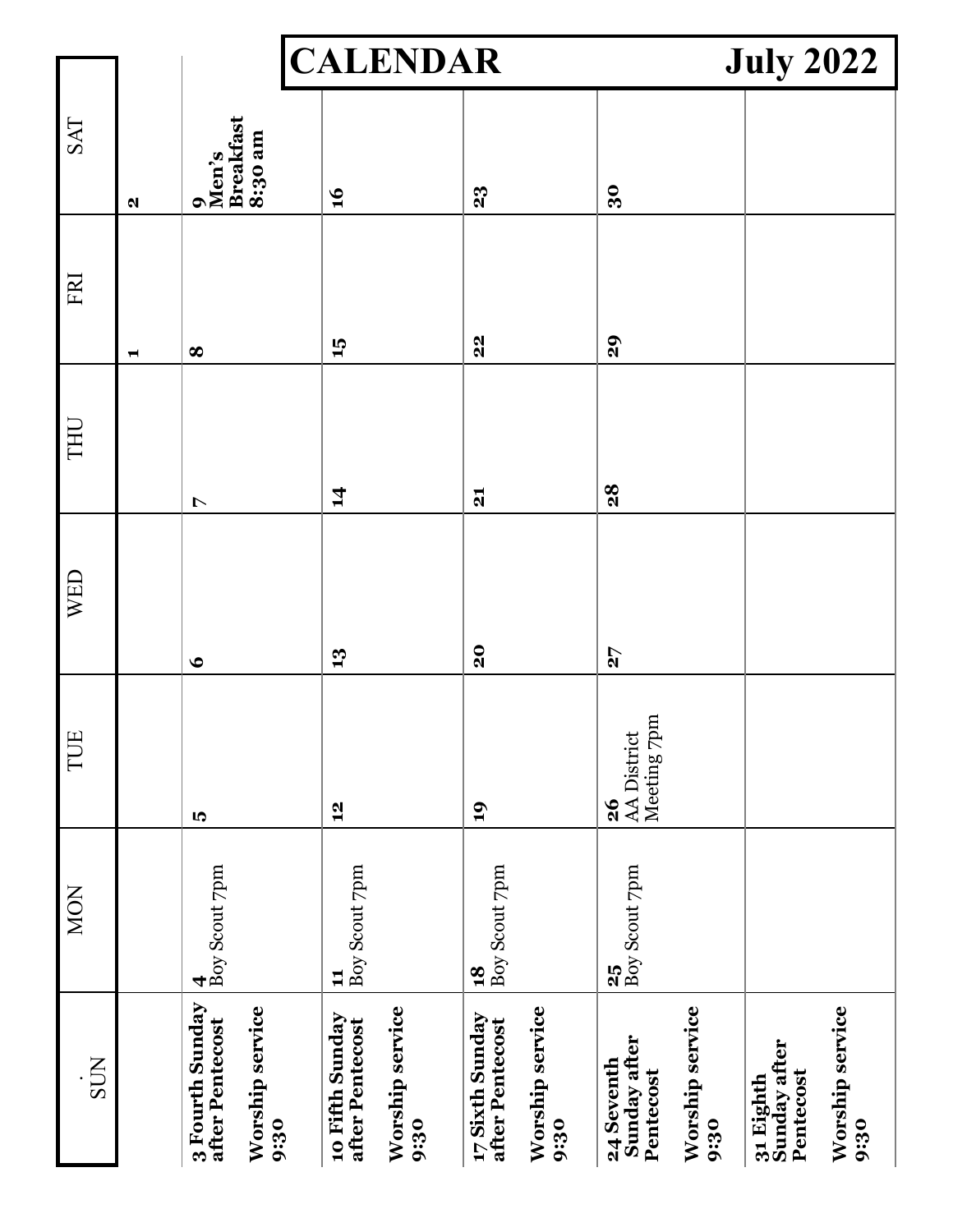|            |                                                    |                                   | <b>CALENDAR</b>         |                                    |                         |                                          | <b>August 2022</b>      |                                                                                                                                                                                                                                                                                                       |                         |
|------------|----------------------------------------------------|-----------------------------------|-------------------------|------------------------------------|-------------------------|------------------------------------------|-------------------------|-------------------------------------------------------------------------------------------------------------------------------------------------------------------------------------------------------------------------------------------------------------------------------------------------------|-------------------------|
| <b>SAT</b> | <b>Breakfast<br/>8:30 am</b><br>Men's<br>$\bullet$ | $\mathbf{r}_3$                    |                         | $\overline{2}0$                    |                         | $\overline{2}$                           |                         |                                                                                                                                                                                                                                                                                                       |                         |
| FRI        | LO                                                 | $\frac{2}{1}$                     |                         | $\mathbf{a}$                       |                         | 26                                       |                         |                                                                                                                                                                                                                                                                                                       |                         |
| THU        | $\overline{\mathbf{r}}$                            | $\mathbf{1}$                      |                         | 18                                 |                         | 25<br>Endowment<br>7pm                   |                         |                                                                                                                                                                                                                                                                                                       |                         |
| <b>WED</b> | $\infty$                                           | $\overline{10}$                   |                         | $\mathbf{r}$                       |                         | $\overline{a}$                           |                         | $\overline{31}$                                                                                                                                                                                                                                                                                       |                         |
| TUE        | $\mathbf{N}$                                       | $\bullet$                         |                         | $\mathbf{16}$                      |                         | 23                                       |                         | 30                                                                                                                                                                                                                                                                                                    |                         |
| <b>MON</b> | $\blacksquare$                                     | $\infty$                          | Boy Scout 7pm           | Boy Scout 7pm<br>15                |                         | Boy Scout 7pm<br>$\frac{2}{3}$           |                         | $\begin{array}{ l } \hline \textbf{29} \textbf{3} \textbf{3} \textbf{1} \textbf{2} \textbf{5} \textbf{5} \textbf{6} \textbf{7} \textbf{7} \textbf{7} \textbf{7} \textbf{7} \textbf{7} \textbf{8} \textbf{8} \textbf{7} \textbf{8} \textbf{9} \textbf{9} \textbf{1}} \hline \hline \hline \end{array}$ |                         |
| <b>SUN</b> |                                                    | 7 Ninth Sunday<br>after Pentecost | Worship service<br>9:30 | 14 Tenth Sunday<br>after Pentecost | Worship service<br>9:30 | Sunday after<br>Pentecost<br>21 Eleventh | Worship service<br>9:30 | Sunday after<br>28 Twelfth<br>Pentecost                                                                                                                                                                                                                                                               | Worship service<br>9:30 |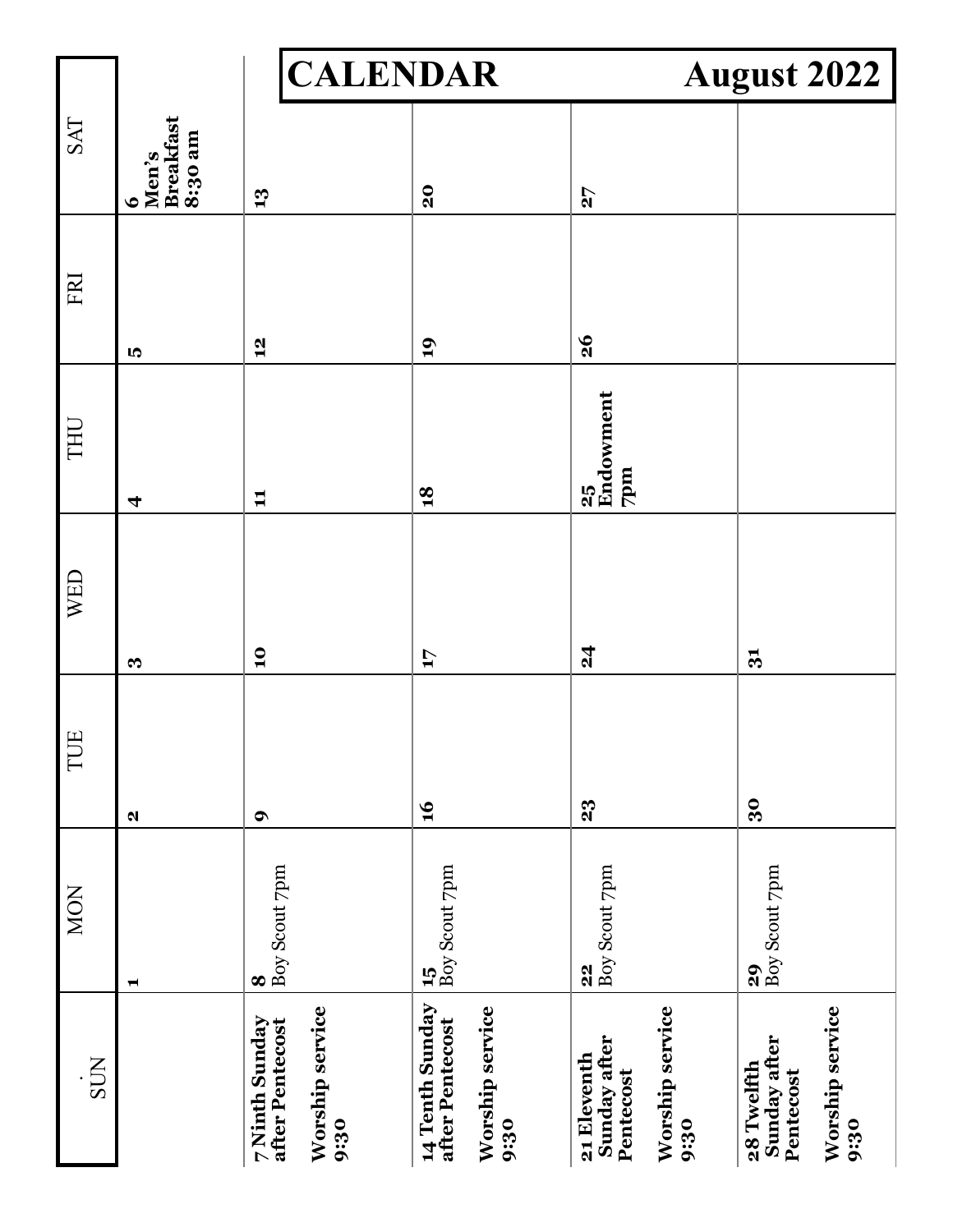#### **PAGE 6 July/August 2022 NEWSLETTER**

# **CONFERENCE & LOCAL NEWS**

#### **JOHN & LAURIE DAY The Next Steppe**

*"Why, my soul, are you downcast? Why so disturbed within me? Put your hope in God, for I will yet praise him, my Savior and my God."* Psalm 42:11 (NIV)



What are YOU telling yourself?

(This devotion from Paul Tripp's "New Morning Mercies" is so true, especially for me. John and I felt it is a good, thought-provoking message to share with all our friends.) Every day you preach to yourself some kind of gospel—a false "I can't do this" gospel or the true "I have all I need in Christ" gospel.

I find myself saying it over and over again. When I do, people often laugh, but I'm really quite serious. No one is more influential in your life than you are because no one talks to you more than you do. It's a fact that you and I are in an endless conversation with ourselves. Most of us have learned that it's best not to move our lips because people will think we're crazy, but we never stop talking to ourselves. In this inner discussion, we're always talking about God, life, others, and ourselves, and the things we say to ourselves are very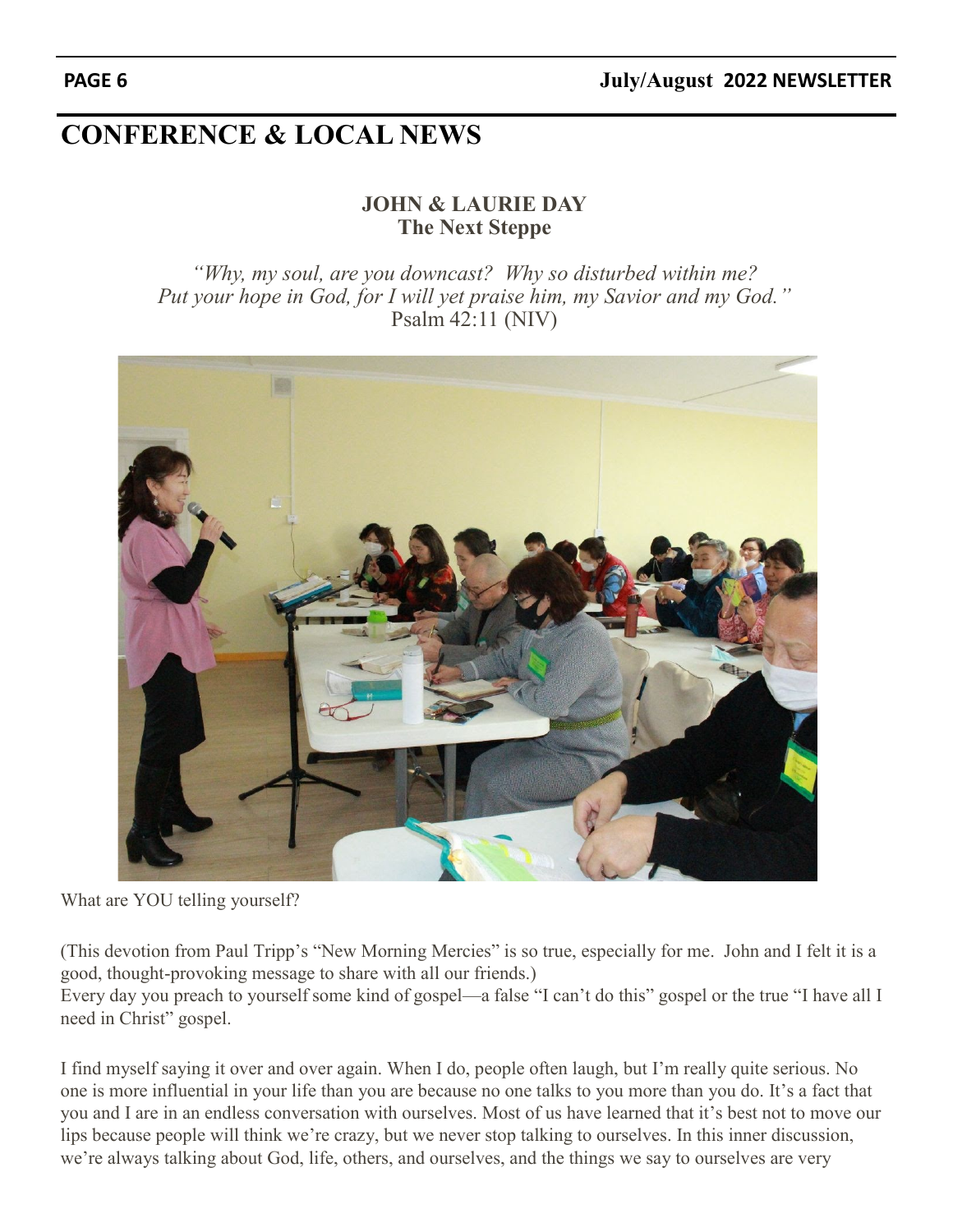## **PAGE 7 July/August 2022 NEWSLETTER**

important because they are formative of the things we desire, choose, say, and do. What have you been saying to you? What have you been saying to you about yourself? What have you been saying to you about God? What have you been saying to you about life, meaning and purpose, right and wrong, true and false, and good and bad?

In Psalm 42, we are invited to eavesdrop on a man's private preaching. Yes, you read it right; like us, the psalmist was always preaching some kind of gospel to himself. We either preach to ourselves a gospel of aloneness, poverty, and inability or the true gospel of God's presence, power, and constant provision. You are preaching to yourself a gospel that produces fear and timidity or one that propels you with courage and hope. You are preaching to yourself of a God who is distant, passive, and uncaring or of a God who is near, caring, and active. You are always preaching to yourself a gospel that causes you to rest in his wisdom or a gospel that produces a bit of panic because it seems as if there are no answers to be found.

Today, when it feels as if no one understands, what gospel will you preach to you? As you face physical sickness, the loss of a job, or the disloyalty of a friend, what message will you bring to you? When you are tempted to give way to despondency or fear, what will you say to you? When life seems hard and unfair, what gospel will you preach to you? When parenting or your marriage seems difficult and overwhelming, what will you share with you? When your dreams elude your grasp, what will you say to you? When you face a disease that you thought you'd never face, what gospel will you preach to you?

It really is true—no one talks to you more than you do. So, God in his grace has given you his Word so that you may preach to yourself what is true in those moments when the only one talking to you is you.

Praises:

- For borders opened to have short-term veterinarians come work with V.E.T. Net first time since we were here visiting in Jan.2020!
- For Annabelle getting a teaching job at what looks to be an awesome school for next fall.

Prayers:

• For the start of the 2022 Vet Intern training: may we all teach well, and may the young vets be positively impacted by all the believers surrounding them in the coming months.

Blessings,

Laurie (and John)